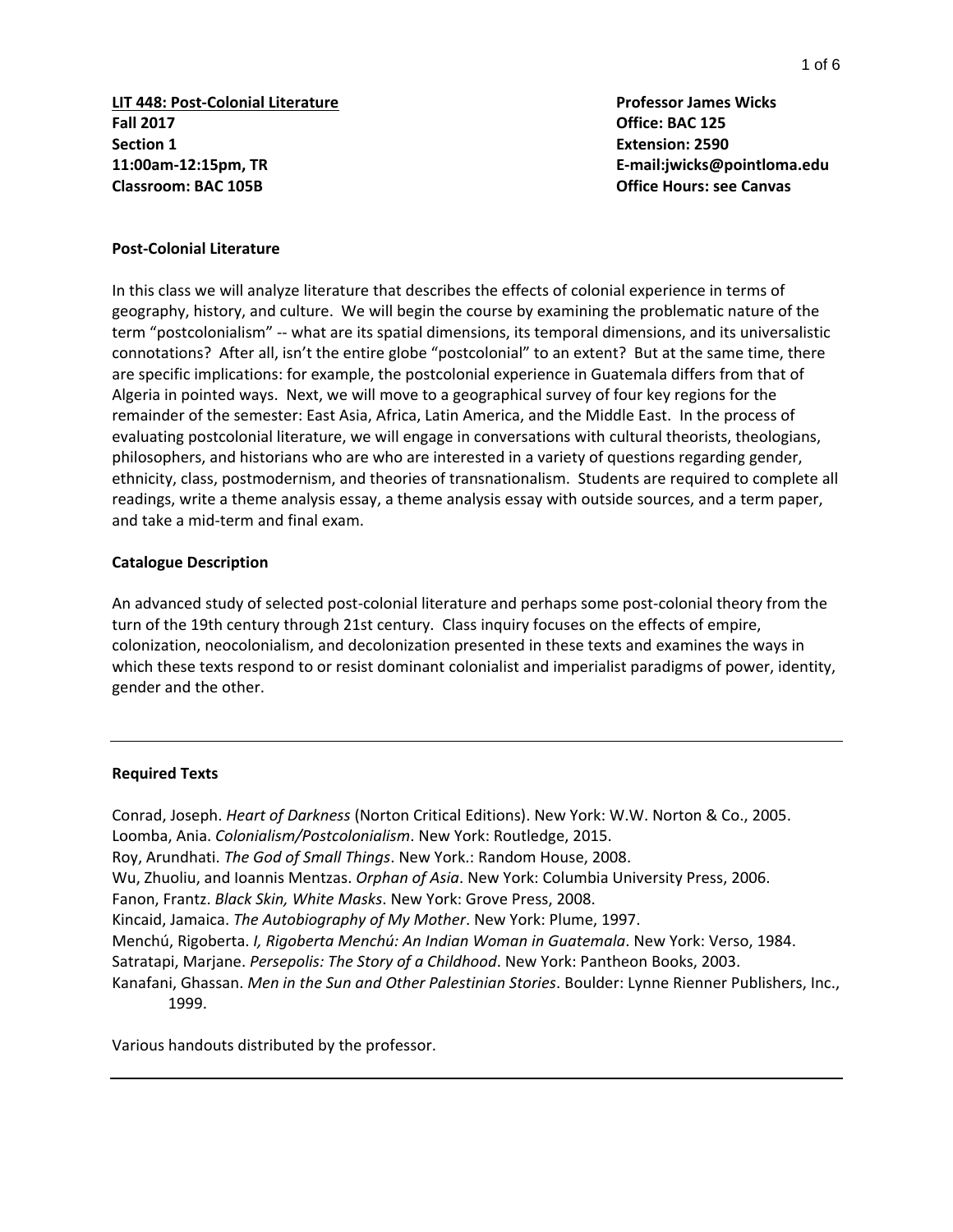## **Course Learning Outcomes**

*Students will be able to:*

- 1. Closely read (comprehension, analysis) and critically analyze (analysis) texts in their original languages and/or in translation. **(PLO 2,3, 5)**
- 2. Recall (knowledge), identify (knowledge), and use (application) fundamental concepts of literary study to read and discuss texts
	- a. Standard literary terminology
	- b. Modes/genres of literature
	- c. Elements of literary genres
	- d. Literary periods (dates, writers, characteristics, and important developments)
	- e. Contemporary critical approaches
	- f. Extra-literary research **(PLO 2, 3, 5)**
- 3. Analyze (analysis) the social, cultural, ethnic, gendered, and/or historical contexts of the works and their authors, and connect (synthesis, evaluation) the texts with their own lives. **(PLO 1)**
- 4. Create (synthesis, evaluation) detailed and informed textual analysis of literary works employing secondary sources and applying concepts of literary study and literary theory. **(PLO 3, 4)**

## **PLNU Mission: To Teach ~ To Shape ~ To Send**

Point Loma Nazarene University exists to provide higher education in a vital Christian community where minds are engaged and challenged, character is modeled and formed, and service becomes an expression of faith. Being of Wesleyan heritage, we aspire to be a learning community where grace is foundational, truth is pursued, and holiness is a way of life.

## **Course Policies and Requirements**

**Attendance:** *Attendance is required. Missing class for other than medical emergencies or excused absences will affect your grade, as per the University Catalog.* Regular and punctual attendance at all classes is considered essential to optimum academic achievement. If the student is absent from more than 10 percent of class meetings, the faculty member has the option of filing a written report which may result in de-enrollment. If the absences exceed 20 percent, the student may be de-enrolled without notice. If the date of de-enrollment is past the last date to withdraw from a class, the student will be assigned a grade of W or WF consistent with university policy in the grading section of the catalog. See [Academic Policies](http://catalog.pointloma.edu/content.php?catoid=24&navoid=1581) in the (undergrad/graduate as appropriate) academic catalog.

**Class Preparation:** All assignments must be completed prior to the assigned due date and time. Some assignments will be discussed in class while others will be completed individually but not discussed.

**Class Participation:** *Regular* contributions to class discussion are expected, including but not restricted to discussions of weekly readings, related experiential exercises, and open dialogue. Despite the size of the class, I want everyone to feel compelled to share their thoughts on assigned readings. Enthusiastic and responsible participation in assigned group projects (in-class and outside of class) is expected of all.

**Late Paper Policy:** Be sure to hand in your assignment on time, or make a prior arrangement to submit the assignment before the assigned due date. Otherwise, a late submission will be penalized by one letter grade if handed in after the due date and time, and by an additional letter grade for each day late following the assignment due date. Unless pre-arranged, assignments more than a week late will not be graded. Note: reading notes may not be submitted late. Late reading notes will receive a "0."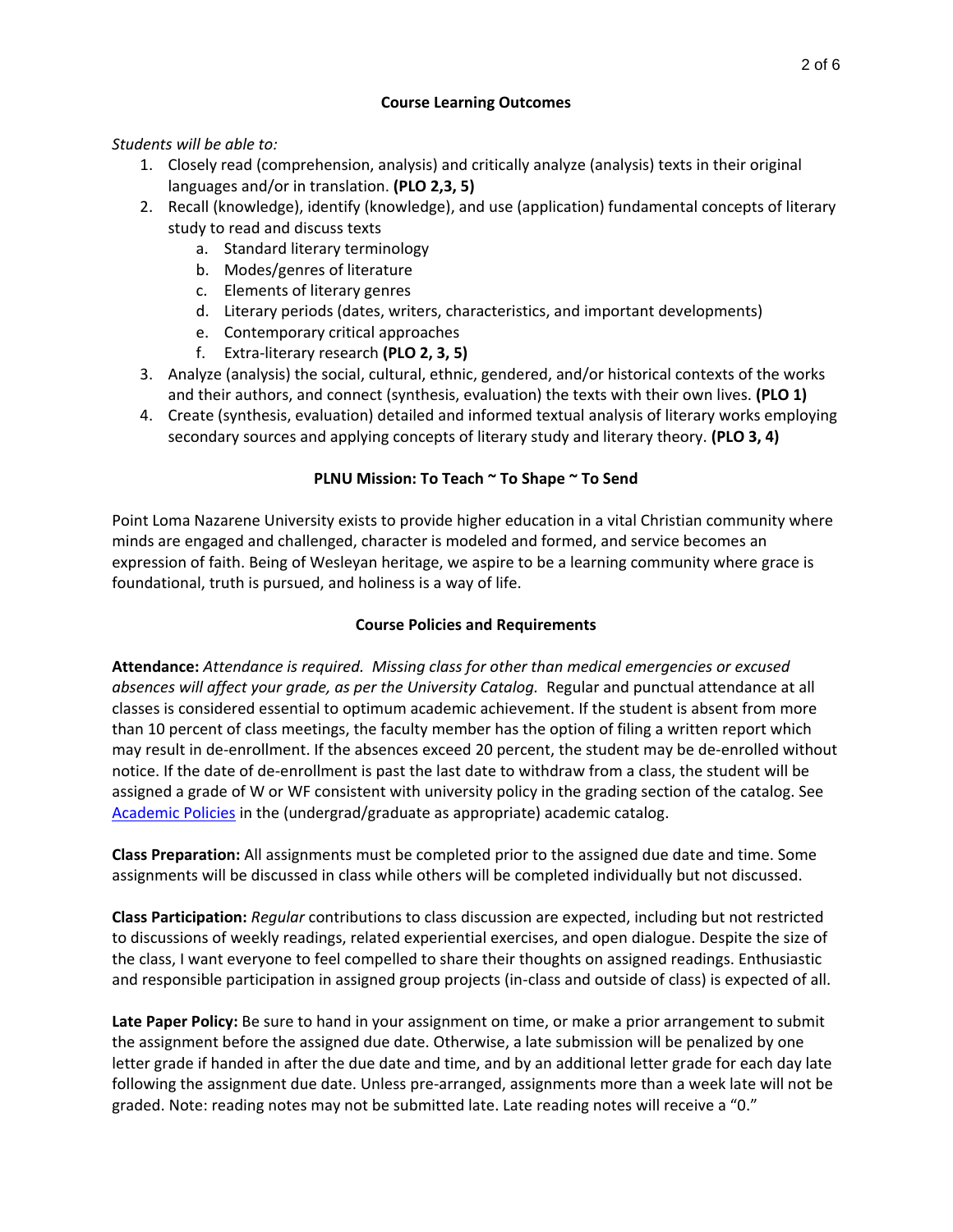**E-Mail:** Please use e-mail for simple, logistical questions or clarifications. Write: "LIT 351" in the subject line. Allow 24 hours/ 1 business day for a reply.

**Smart phones and laptops:** may be used for classroom related activities only.

**Public Discourse:** Much of the work we will do in this class is cooperative, by nature of the class discussions and general feedback given to written work and/projects; thus you should think of all your writing and speaking for and in class as public, not private, discourse. By continuing in this class, you acknowledge that your work will be viewed by others in the class.

**Inclusive Language:** *Because the Literature, Journalism, and Modern Language department recognizes the power of language, all public language used in this course, including written and spoken discourse, will be inclusive. This standard is outlined by all major academic style guides, including MLA, APA, and Chicago, and is the norm in university-level work.* These academic style guides provide background information and good examples of how to maintain non-sexist language use in your writing.

**Academic Honesty/ Policy on Plagiarism**: Students should demonstrate academic honesty by doing original work and by giving appropriate credit to the ideas of others. As explained in the university catalog, academic dishonesty is the act of presenting information, ideas, and/or concepts as one's own when in reality they are the results of another person's creativity and effort. Violations of university academic honesty include cheating, plagiarism, falsification, aiding the academic dishonesty of others, or malicious misuse of university resources. A faculty member who believes a situation involving academic dishonesty has been detected may assign a failing grade for a) that particular assignment or examination, and/or b) the course following the procedure in the university catalog. Students may appeal also using the procedure in the university catalog. See [Academic Policies](http://catalog.pointloma.edu/content.php?catoid=24&navoid=1581#Academic_Honesty) for further information.

**Academic Accommodations:** While all students are expected to meet the minimum academic standards for completion of this course as established by the instructor, students with disabilities may request academic accommodations. At Point Loma Nazarene University, students must request that academic accommodations by filing documentation with the [Disability Resource Center](http://www.pointloma.edu/experience/offices/administrative-offices/academic-advising-office/disability-resource-center) (DRC), located in the Bond Academic Center. Once the student files documentation, the Disability Resource Center will contact the student's instructors and provide written recommendations for reasonable and appropriate accommodations to meet the individual needs of the student. See [Academic Policies](http://catalog.pointloma.edu/content.php?catoid=24&navoid=1581) in the (undergrad/graduate as appropriate) academic catalog.

**Final Examination:** *The published time for the final examination is one of the considerations when enrolling for a course. Students are expected to arrange their personal affairs to fit the examination schedule.* Successful completion of this class requires taking the final examination on its scheduled day. No requests for early examinations or alternative days will be approved.

**FERPA Policy:** In compliance with federal law, neither PLNU student ID nor social security number should be used in publicly posted grades or returned sets of assignments without student written permission. Also in compliance with FERPA, you will be the only person given information about your progress in this class unless you have designated others to receive it in the "Information Release" section of the student portal. See [Academic Policies](http://catalog.pointloma.edu/content.php?catoid=24&navoid=1581) in the (undergrad/ graduate as appropriate) academic catalog.

**LJML Department Policies: available at this [link.](http://www.pointloma.edu/sites/default/files/filemanager/Literature_Journalism__Modern_Languages/LJML_Department_Syllabus_Statments_final_2016-17.pdf)** 

**PLNU Copyright Policy:** Point Loma Nazarene University, as a non-profit educational institution, is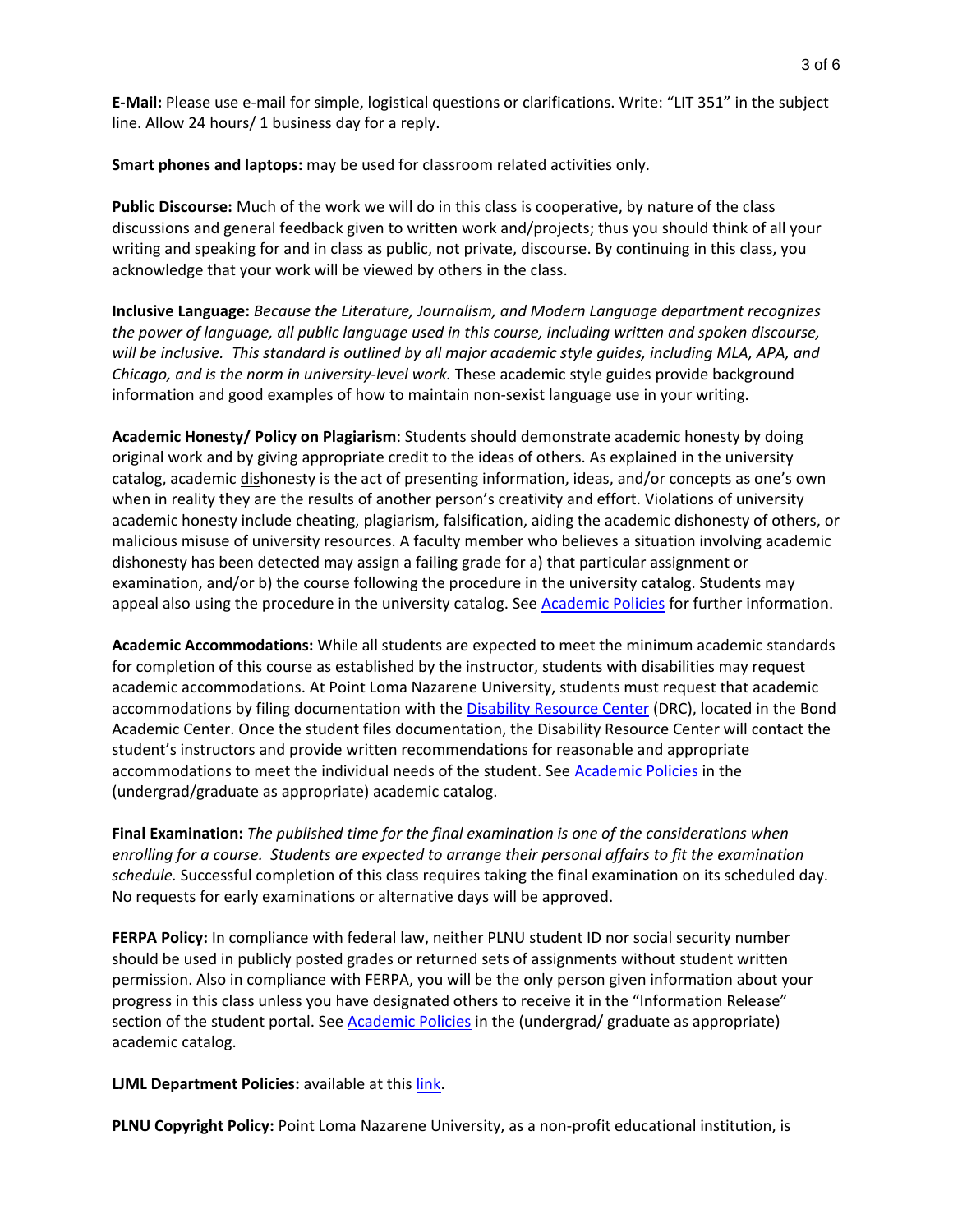## **Grading Scale**

| 94-100 | А  |
|--------|----|
| 90-93  | А- |
| 88-89  | B+ |
| 83-87  | B  |
| 80-83  | B- |
| 78-79  | C+ |
| 73-77  | C  |
| 70-73  | C- |
| 60-69  | D  |

## **Grading**

- 20% class participation 5% minimum four (4) tweets each week: two (2) original and two (2) replies: use #PoCo17 5% ½ page of reading notes each class period. Late reading notes are not accepted. 5% one (1) author presentation 5% one (1) class discussion paper 10% theme analysis video essay 1 15% midterm exam 20% theme analysis video essay 2
- 10% term paper
- 25% final exam

## **Assignment Descriptions:**

**Paper Format**: Papers must be written in MLA Style. Papers must be stapled, typed and double-spaced. Submit assignments in black ink on 8.5"x11" white paper. Use a non-decorative 12-point font, such as Times New Roman, and use 1" margins. Do not include title pages. Include page numbers. Use the MLA website or a current MLA style guide for style, grammar, format and citation questions.

#### **Class Participation**

**Twitter & Notes:** described above

**Author Presentation** *Objective:* Type an author biography in a bullet-point/ brochure-type format.

*Form:* Length: 1 page. Make photocopies so each class participant has a copy. Read your author presentation in class (10-15 minutes). Creativity is encouraged.

**Class Discussion Paper** *Objective***:** Write a reader-response to the assigned class reading.

**Form:** 1.5- 2 pages. Summarize important details from -- but not the plot in -- the assigned text, offer your critical assessment of key themes, and contribute questions that facilitate class discussion. Make photocopies so each class participant has a copy. Read your class discussion paper in class (10-15 minutes), and be prepared to guide the subsequent class discussion.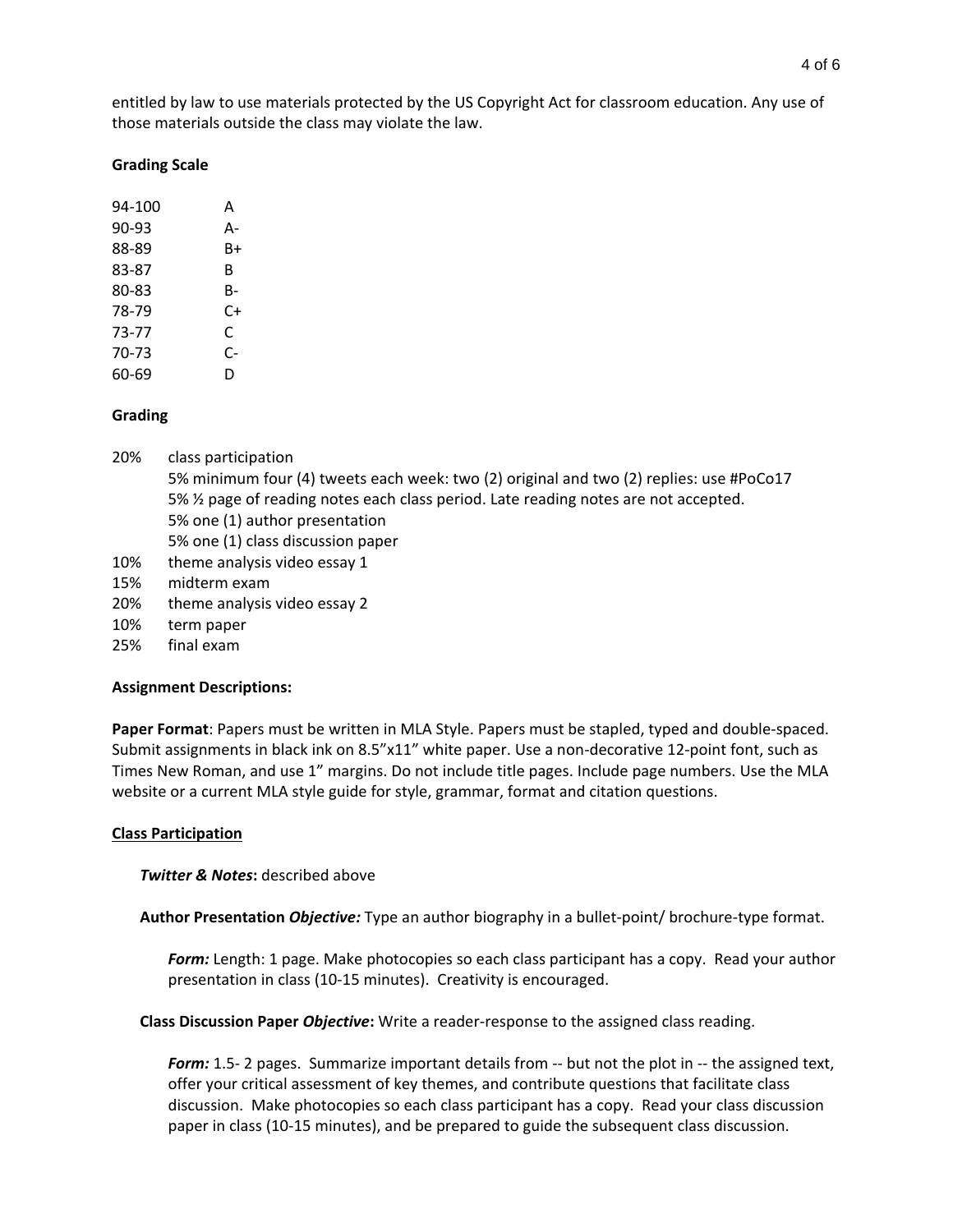### **Theme Analysis Video Essay 1**

*Objective:* Present an academic argument in video essay format *on one narrowly defined topic* based on your assessment of the readings.

*Form:* 1) Submit a 3 - 5 minute digital file to YouTube or share the file via Dropbox with 2) a onepage form (to be distributed later) containing the key components of your argument. 3) Submit a Works Cited page with two (2) sources; namely: Loomba's text and your primary text.

## **Theme Analysis Video Essay 2**

*Objective:* Explore a selected text (of your choice from the course readings) further by locating secondary sources. Engage in dialogue with the writers you discover in your research. Include your primary text and at least five (5) outside resources not located online in your works cited page.

*Form:* 1) Submit a 5-10 minute digital file to YouTube or share the file via Dropbox with 2) a twopage form (to be distributed later) containing the key components of your argument. 3) Submit a Works Cited page with at least five (5) outside secondary resources not located online.

## **Term Paper**

*Objective:* Write a term paper that synthesizes your learning in our course. *Form:* Minimum 10 pages and 10 sources. More information to be delivered during class.

## **Midterm and Final Examinations**

*Objective:* Use relevant examples from the lectures, readings, and films to respond to questions that take into account the content of the course. *Form:* In-class, written, open-note/book examinations.

## **Evaluation of Papers and Video Essays**

The following questions will be considered when papers are evaluated and graded. All questions may not be relevant to each assignment.

- Does the paper/essay respond to the various parts of the prompt?
- Does the paper/essay make an argument?
- Is the claim clear and plausible? Is it stated and contextualized effectively?
- Is there sufficient and relevant evidence to ground the claim?
- Does the paper effectively select and use material from the course readings to support and validate the analysis? Does it summarize, paraphrase, and quote effectively?
- Does the paper use all relevant details from the readings both to support the claim and to provide a context for the case being made? Does it ignore material that should be taken into account?
- Does the paper demonstrate an awareness of how the argument being proposed fits into the larger set of claims made about the topic in our course readings?
- Does the paper work through the complexities of the material (as opposed to oversimplifying or overgeneralizing)?